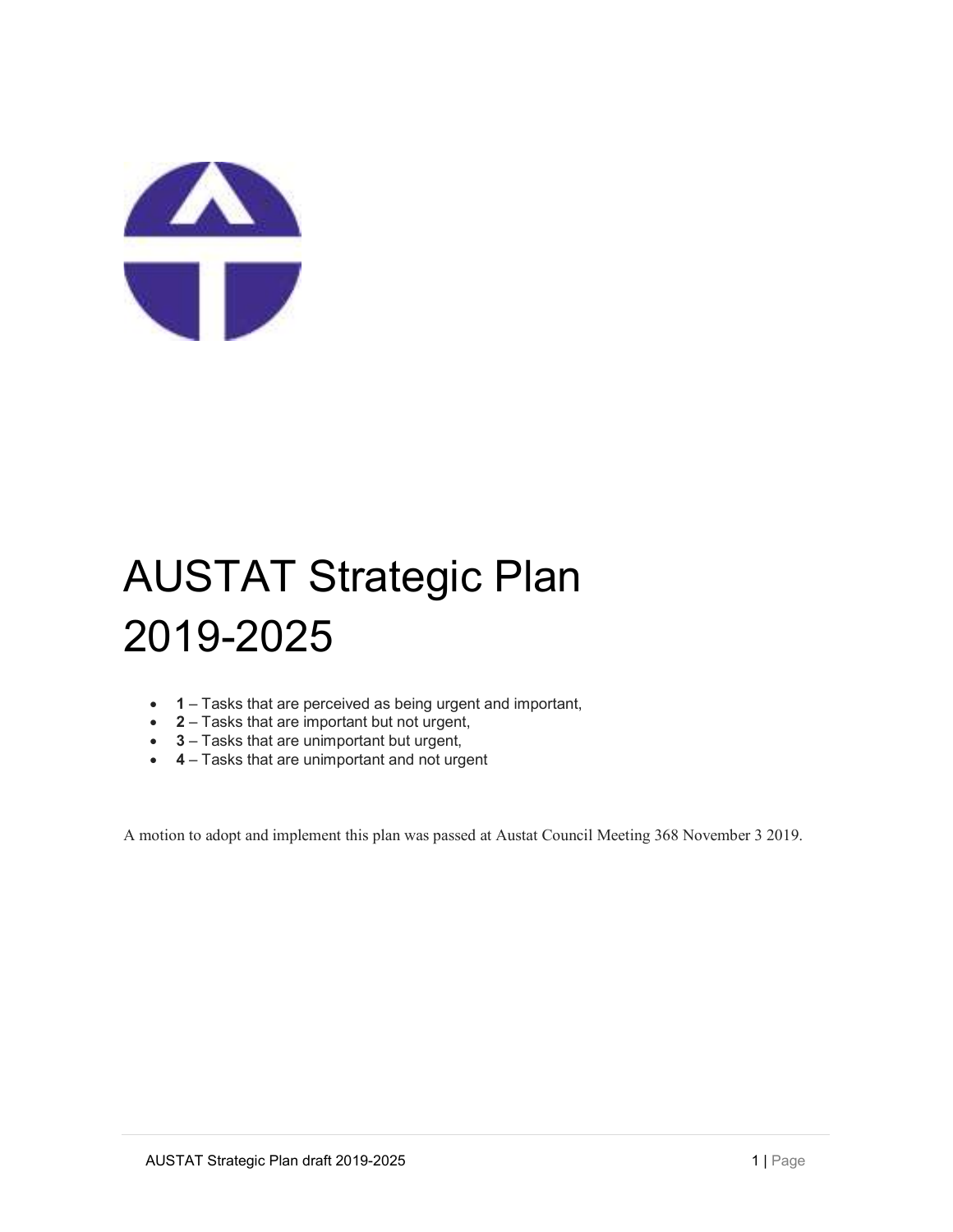This plan is based on the objects of AUSTAT, reproduced here from the Rules of AUSTAT.

The objects of AUSTAT are:

- a) To establish and maintain standards and codes of professional conduct and integrity amongst teachers of the F. M. Alexander Technique of Re-Education as outlined in the published works of F. M. Alexander (hereinafter called "the Alexander Technique") and to establish and enforce bye-laws for maintaining such standards and codes.
- b) To establish for teachers of the Alexander Technique in Australia a professional body which will represent the interests of its members in all States and T erritories.
- c) To certify and monitor Teacher Training courses in the Alexander Technique.
- d) To further the exploration of the teaching of the Alexander Technique and to promote and encourage specific projects of research into the Alexander Technique in selected fields.
- e) To encourage members to play a vital and contributing role in the activities of AUSTAT.
- f) To promote within Australia a greater awareness of the value of the Alexander Technique.
- g) To maintain close relations with The Society of Teachers of the Alexander Technique (S.T.A.T.) in the United Kingdom and its affiliated societies with a view to recognising such societies as fellow bodies with full rights of reciprocal membership.
- h) To endeavour to introduce the Alexander Technique into schools and other places of education and to obtain recognition for its Teacher Members as approved teachers in these institutions.
- i) To seek publicity for the Alexander Technique in order to promote public awareness of its value and importance.
- j) To set up and maintain a resources library.
- k) To seek and receive subscriptions, donations, grants and legacies and to conduct fund raising activities for the purpose of applying the proceeds to achieve any of the objects of AUSTAT.
- l) To pursue official recognition from appropriate institutions for Alexander Technique Teacher Training Schools certified by AUSTAT.
- m) To pursue official recognition of the Alexander Technique and the status of AUSTAT's Teacher Members as professional teachers of that Technique by Medical Funds, both Public and Private, and Insurance Companies, so that members of the general public who wish to have lessons in the Alexander Technique may receive some rebate or refund from these institutions for lessons undertaken.
- n) To do any act or thing, consistent with the objects and the Constitution of AUSTAT and permitted by the Act and the Regulation which, in the opinion of the Council, will promote the best interests of AUSTAT.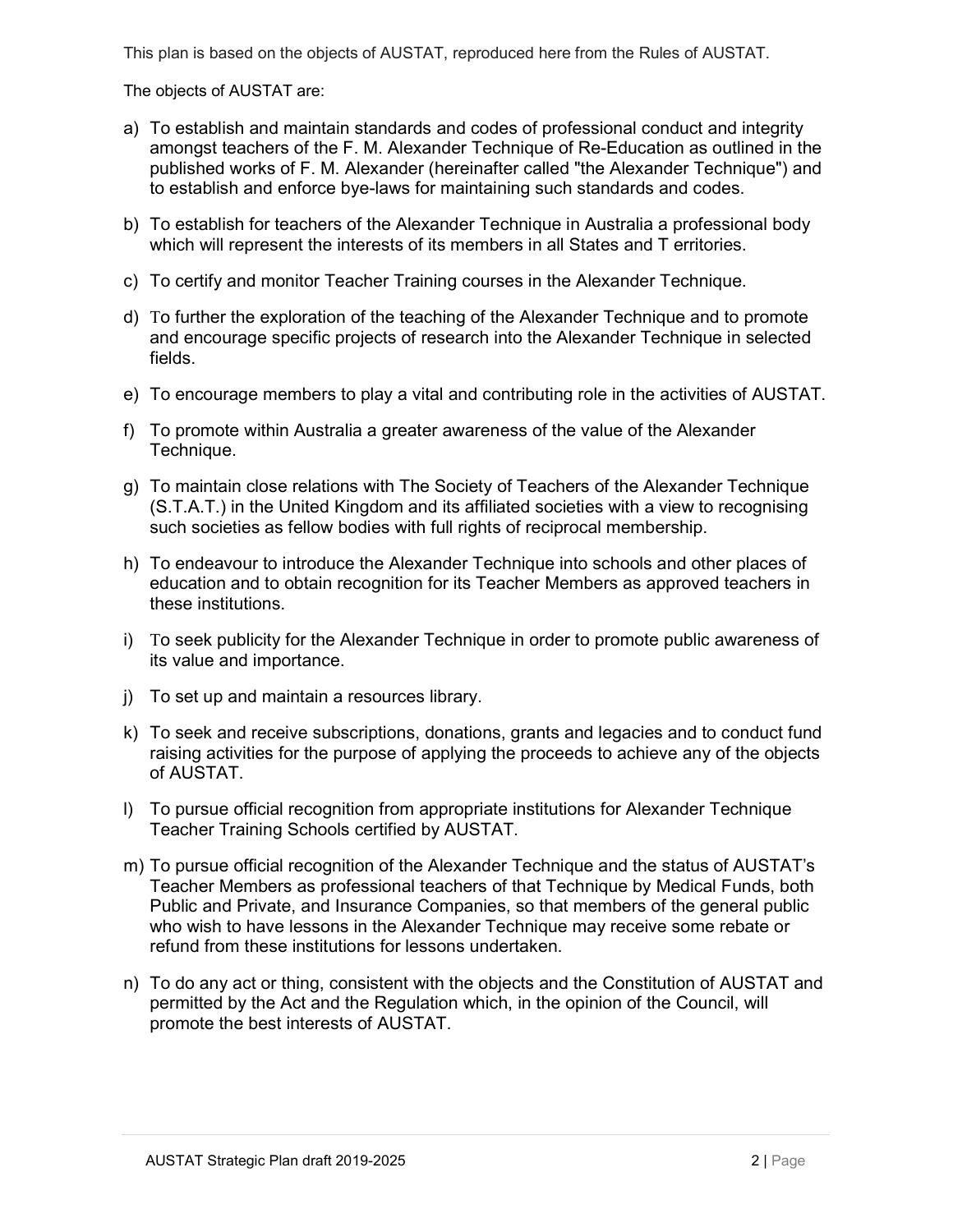## 1. Training schools and assessment

#### 1. Training school prospectus

Goal: Invite training schools to provide a pdf downloadable prospectus on the AUSTAT website for people wishing to train.

Working Group: KN Other Resources: volunteer time, website admin<br>Time frame: 08/2019 - 09/2019

Comment: KN to contact heads of training schools for prospectuses and then load onto website.

Level: 1

#### 2. Assessment Project

Goal: To establish an assessment project team that evaluates the possibility of assessment standards as a pathway for entry to AUSTAT Teacher Membership, design and develop potential assessment frameworks.

Stage 1) The design of a possible assessment plan. Consultation with stakeholders. Consultation with all members and the provision of a first recommendation report to AUSTAT Council (est. 6 months). Stage 2 the design and development of assessment tools and instruments to be used (est. 18 months).

Working Group: Simon Fitzgibbon & Michael Stenning **Other Resources:** volunteer time

Time frame: 06/2019 - 06/2021 (Stage 1: 06/19 - 12/19, Stage 2: 1/20 - 06/21)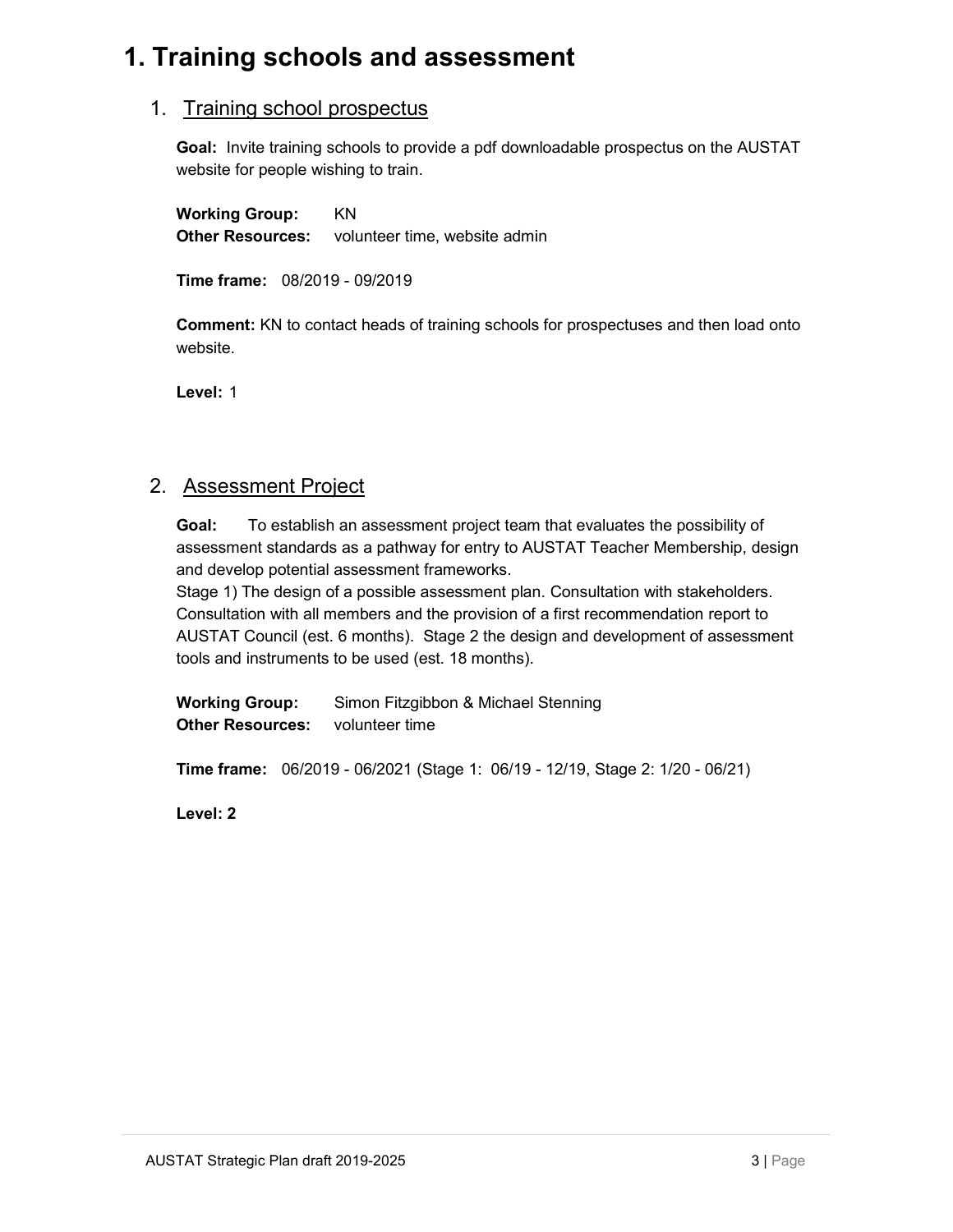### 3. Moderation

Goal: Revise moderation document clarifying procedures and evaluating effectiveness of moderation since inception

Working Group: TCSC Resources:

Time frame: in process

Comment: On TCSC agenda.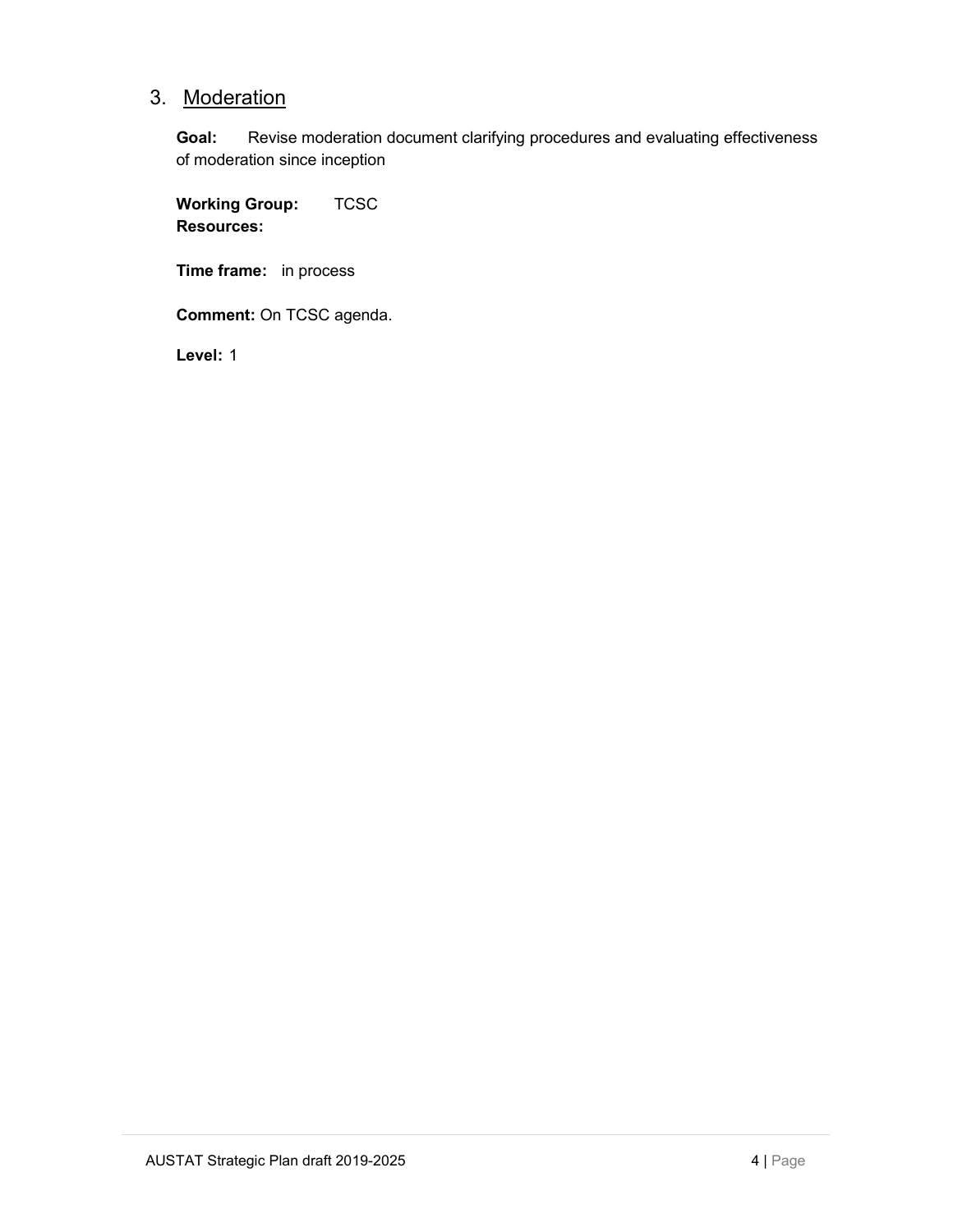# 2. Professional Development (Building practices, CPD, Conference)

#### 1. Successful practice skills

Goal: To provide annual workshops of how to run a successful Alexander practice. Include in sharing weekends, stand alone workshops, at the conference. Use Zoom to enable online webinars (& add recording on website for later viewing).

Working Group: Appoint a Council member to coordinate CPD events and opportunities for members.

Resources: volunteer time, cost of hiring expert professional where appropriate

Time frame: annually, 10 hours set up

Comment: Such events could be held at the AUSTAT Conference and at future sharing weekends. Costings need to be done on staging these sessions. To be considered – cost of expert presenters, use of Zoom and recording of sessions. Any sessions would placed be on the website for future reference.

Level: 2

#### 2. Business Mentors

Goal: Create list of available mentors from: (a) private industry, teaching institutions and training organisation (eg University of Melbourne, business that focus on health and wellbeing) and (b) internal within AUSTAT membership. Distribute to the membership.

Working Group: vacant, seeking volunteers Resources: volunteer time, link provided by MS https://www.business.vic.gov.au/supportfor-your-business/grants-and-assistance/small-business-mentoring-program

Time frame: 2021 – 2022

Comment: Council to investigate the mentoring program available from Business Victoria. (Task to be assigned)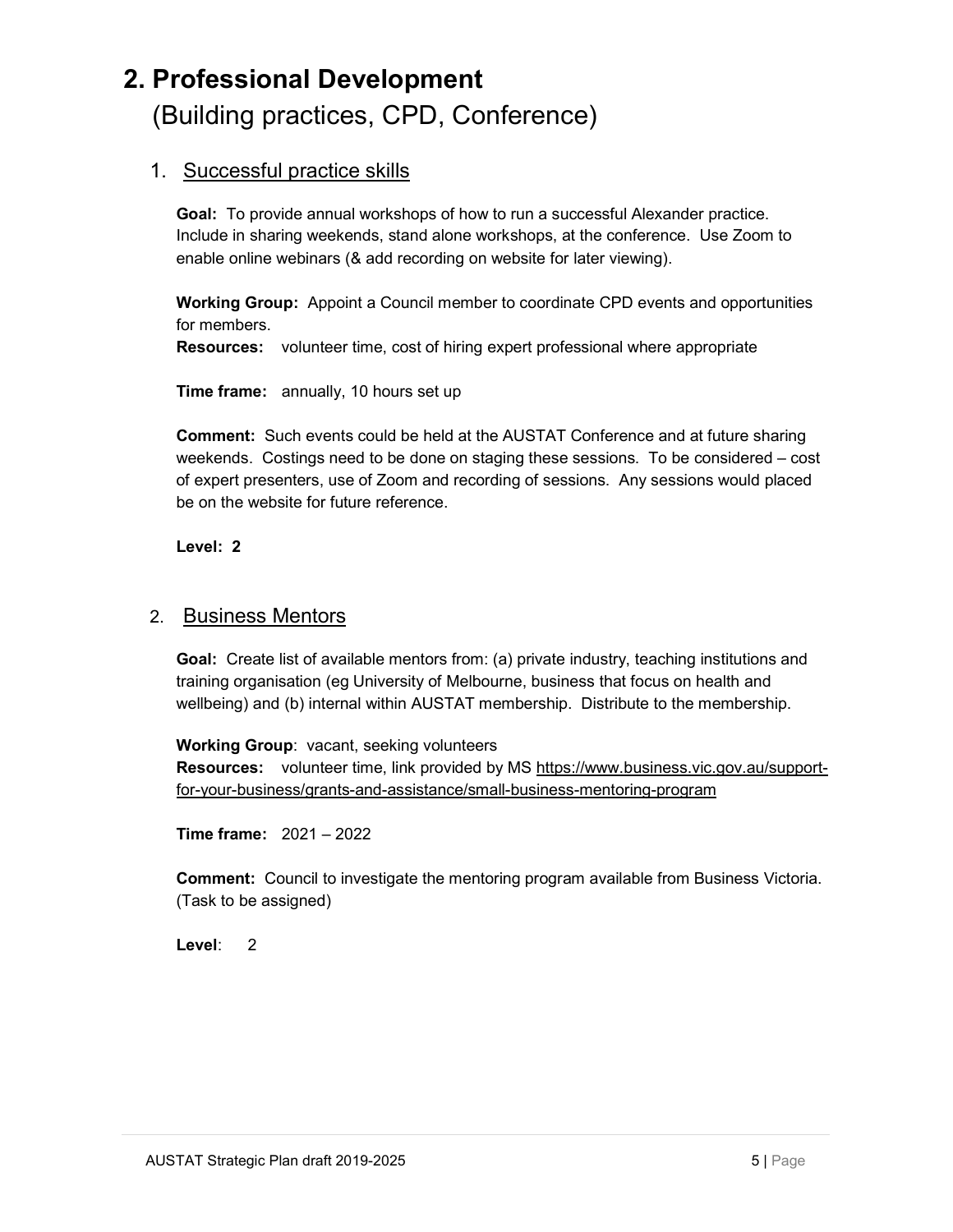#### 3. CPD development

Goal: To hold a session as the 2019 conference on "how to get the most of our your CPD activities"

#### Working Group: Conference committee Resources: volunteer time

#### Time frame:

Comment: To develop a positive culture around CPD so we use it as a chance to grow as teachers. Teachers be encouraged to use CPD as a time to:

- Reflect on their practice
- Assess learning needs
- Actively participate in some hands on work either with one other person, in groups, workshops and conferences
- Evaluate what was good about that experience
- Act on their learning goals
- Evaluate the outcome of their cpd activities
- To be included in the AUSTAT Conference program

Level: 1

#### 4. Mandatory CPD

Goal: To hold a session as the 2019 conference on the possibility of improving AUSTAT's credibility either by introducing mandatory CPD for all members or redefining the 'health care provider' stream into tiered membership.

#### Working Group: Conference committee

Resources: volunteer time, admin time for collating CPD records and auditing

Time frame: Immediate to facilitate discussion prior to an AGM motion

Comment: This topic is worthy of further discussion with members at the AUSTAT conference, but any changes would need to be voted on at the AGM

● Suggested panel members to lead discussions at the AUSTAT conference – Jeremy Woolhouse, Aniko Ball and Chris Raff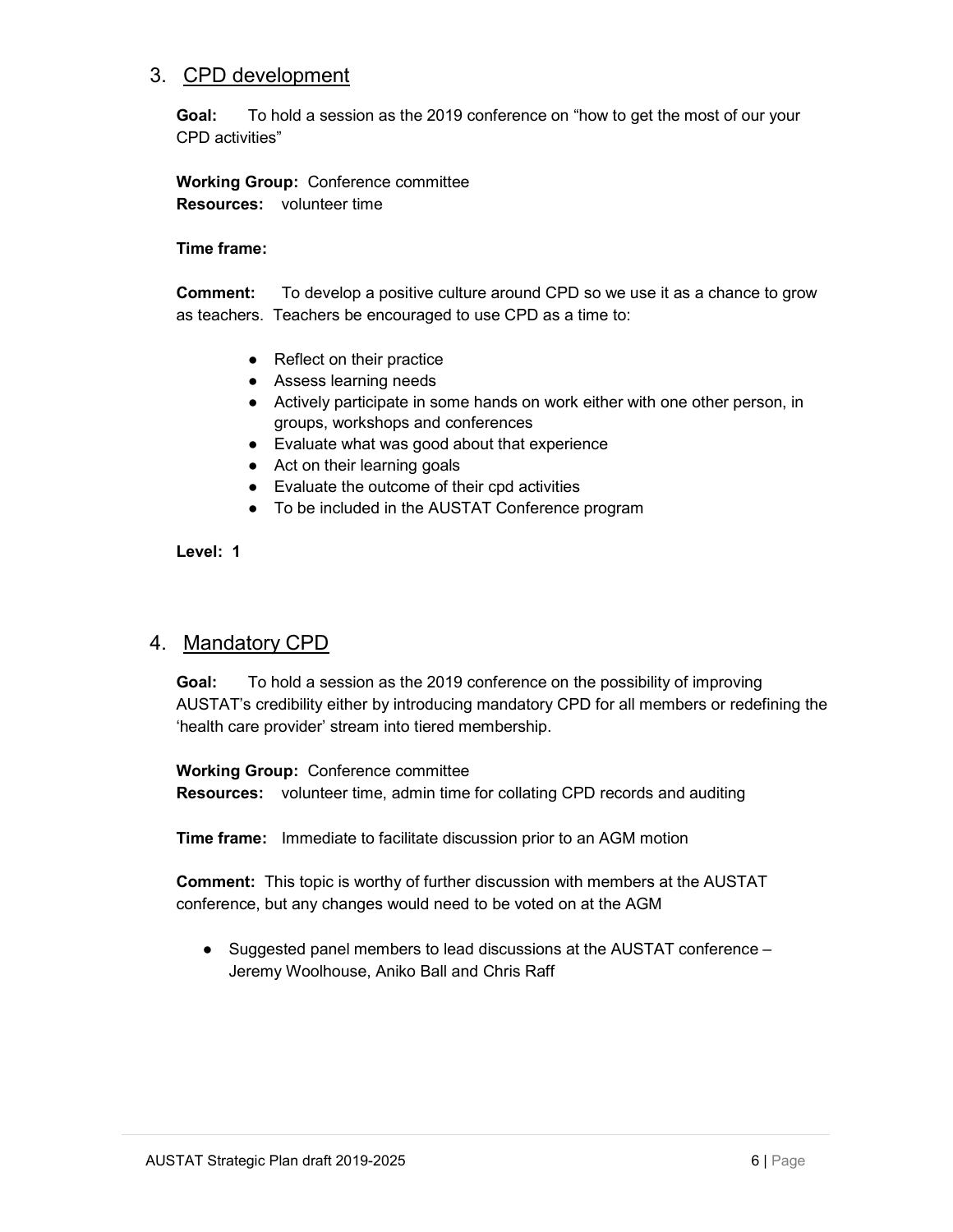#### Matters for consideration

- should CPD be mandatory?
- Should we set up 'tiers' such as Professional Fellow, Associate Member, etc.
- Why CPD is important ongoing education, maintaining professional standards etc.
- Temporary suspension of health fund status. The intention and belief is that AT lessons will be reinstated for private health fund rebates.

Level: 1

#### 5. CPD reporting

Goal: A new CPD sheet be developed with clearer assessment and evaluation.

Resources: volunteer time

Time frame: complete by July 2020

Comment:

Level: 2

#### 6. Conference

Goal 1: To hold a conference every two years and that each state has sharing sessions at least twice a year on the non-conference year

Goal 2: Sharing days/CPD events: to have each state appoint a Sharing Day/s/CPD convener who will see that sharing sessions or alternatively a "professional development event" happen at least twice a year on the non-conference year.

Place in draft: 8.2

Resources: volunteer time (conference committee), venue hire, catering, guest teacher

Time frame: bi-annual: 2019, 2021, 2023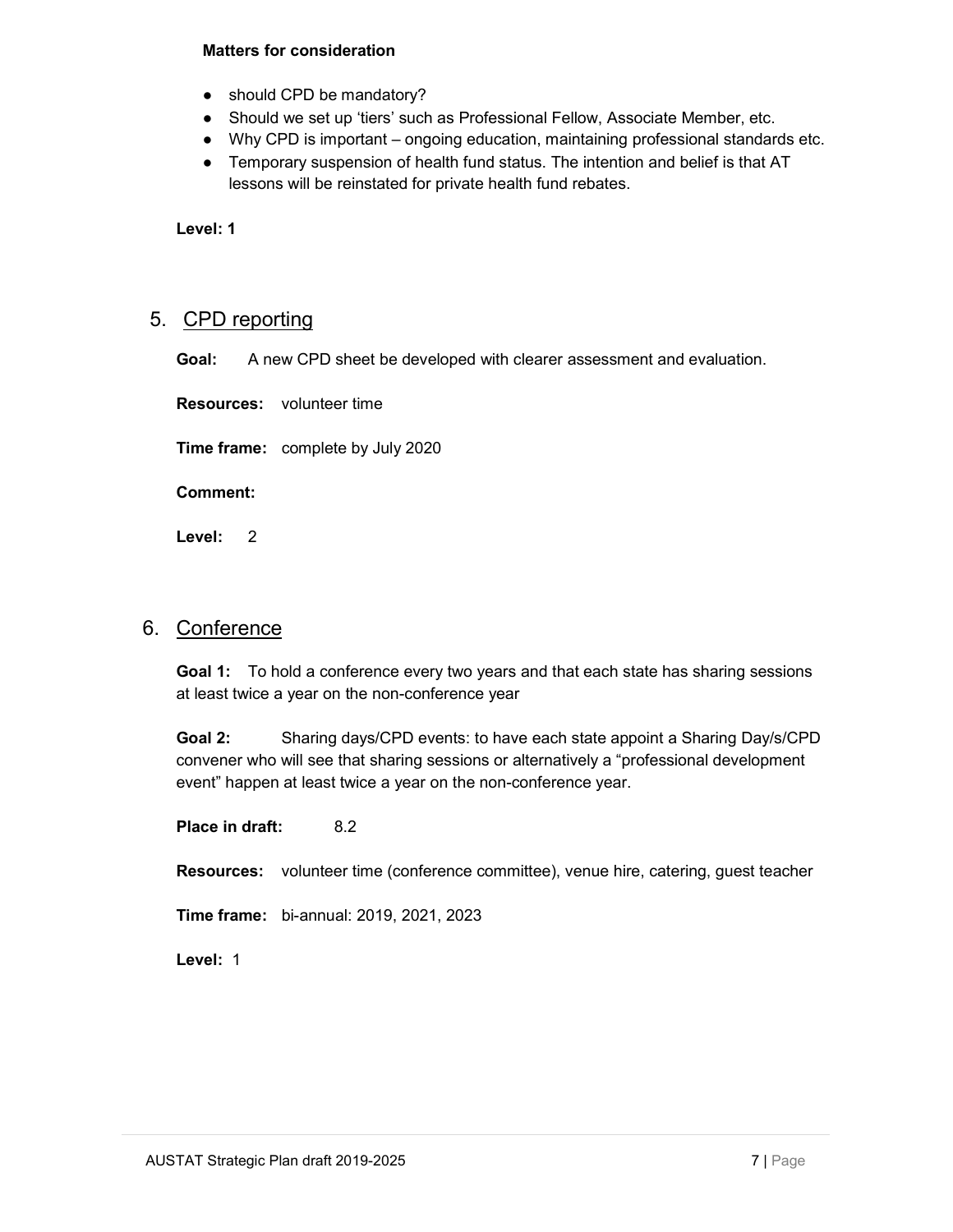#### 8. Social Media / IT training

Goal: To establish if members would be interested in learning how to utilize social media and related IT training for promoting their AT business and, if so, provide webinars and/or zoom learning sessions.

Resources: Volunteer time, budget to pay for expertise, zoom meetings

Time frame: 6 months – 1 year

Comment: KN to get details re: Telstra training. Get expression of interest via enews or ITM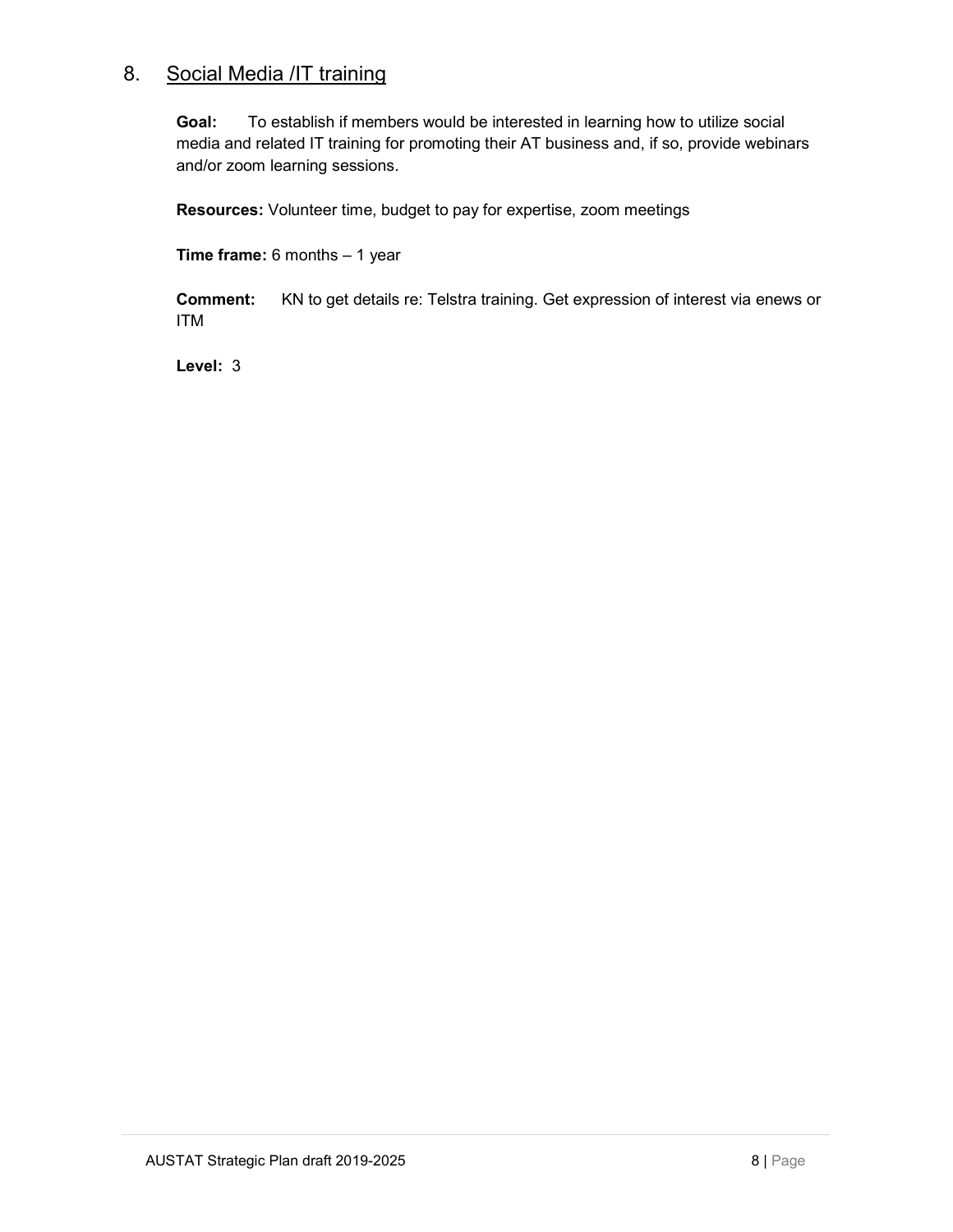## 3. Engaging Membership

### 1. ITM Q+A

Goal: Invite questions from members on any aspect of teaching or practice management - request answers from other teachers. Publish both Q & A. Investigate possibility of engaging with international associations.

Resources: volunteer time, ITM editor

Time frame: 3 months, ongoing.

Comment: ITM Editor to co-ordinate

Level: 3

#### 2. ITM CPD Articles

Goal: That an article / report from each state appears in every ITM so that there is always a CPD update with stories and pictures.

Place in draft: 5.2, 8.2

Resources: volunteer time, ITM editor - rep from each state to coordinate

Time frame: ongoing

Comment: ITM Editor to co-ordinate

Level: 3

#### 3. ITM Articles

Goal: To approach each member with an invitation to submit an article for ITM

Resources: ITM Editor time

Time frame: ongoing

Comment: ITM Editor to co-ordinate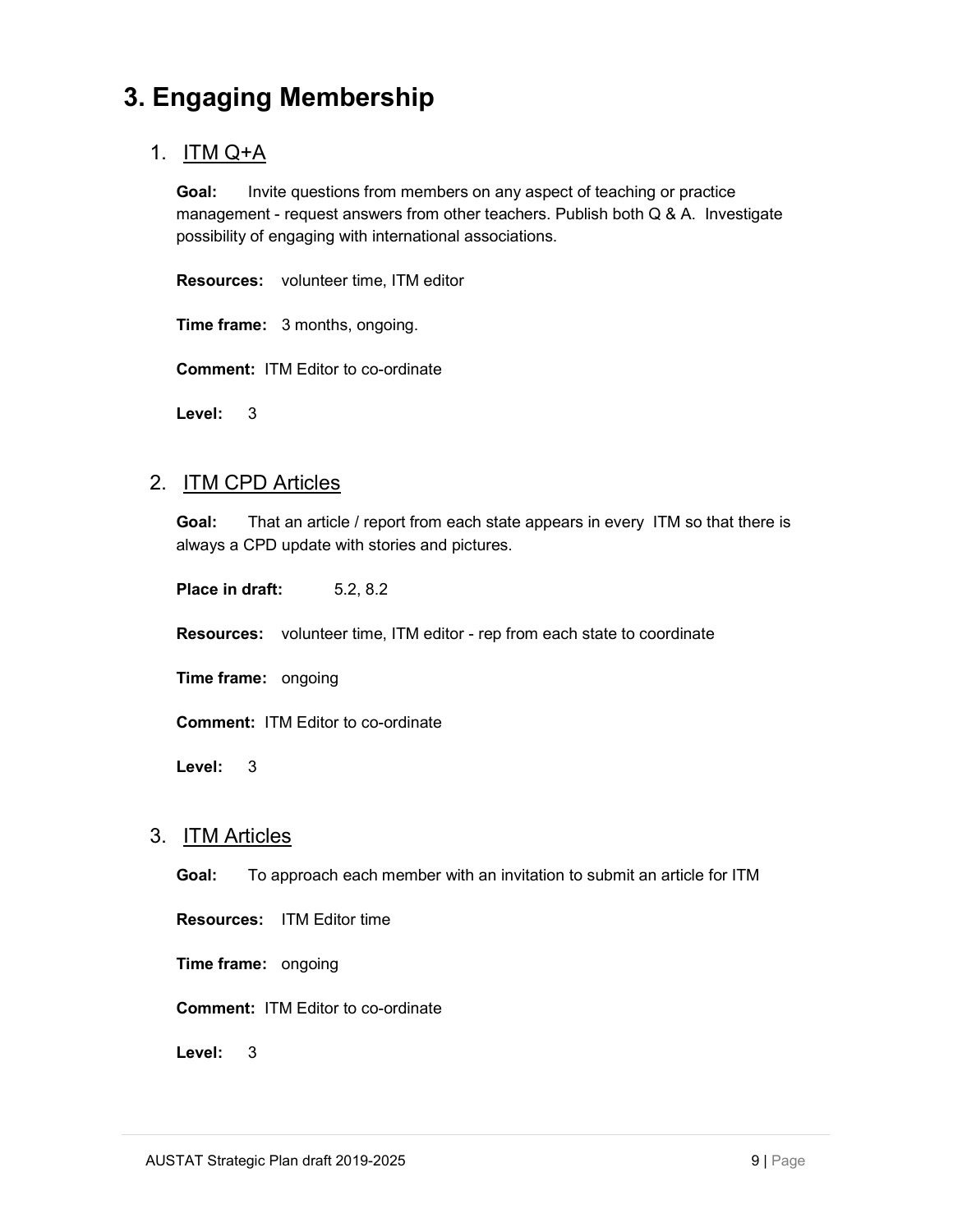#### 4. Communications

Goal: To revise communication channels and investigate ways to keep membership educated and informed about current issues. To promote constructive collegial discussion about issues pertaining to motions being placed at an AGM

Resources: ITM Editor and other expertise in appropriate areas

#### Time frame: ongoing

Comment: Continue to improve channels of communication to members. Currently we are using ITM, the newsletter, and the AUSTAT website, however there is not a lot of engagement from members. We need to convey to members the importance of the AGM, issues raised and voted on at the AGM, and why their involvement is encouraged. Other suggested modes of communication:

Online forum, blogs, session a conference and other AUSTAT events.

Level: 1

#### 5. Member Survey

Goal: Conduct a survey of AUSTAT members.

The purpose is to:

- a. gather statistical information on member sentiment towards:
	- i. council's communication
	- ii. controversial issues which may be leading towards an AGM motion
	- iii. effectiveness of council's operations (strategic plan)
- b. profile teachers' practices so council can better understand needs of members and track changes in the profession over time
- c. gather information about where AT is being taught for promotional purposes.

Survey at the conclusion of the Strategic plan to asses effectiveness. Repeat at 5-year intervals in accord with strategic plan renewal.

Resources: volunteer time

Time frame: 6 months, on-going

Comment:

Appendix: Penny's notes on survey, survey questions draft file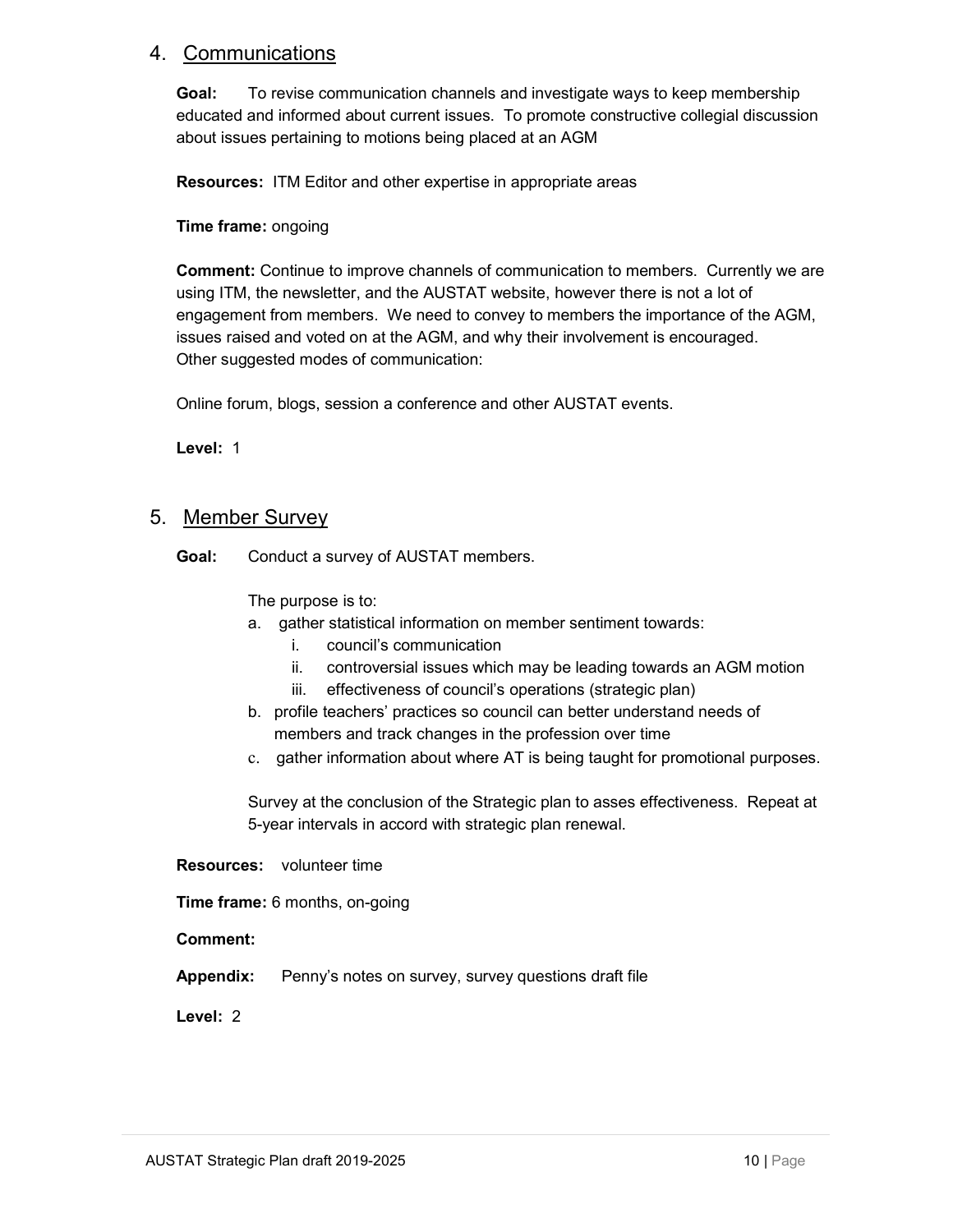#### 6. Non-current members

Goal: Contact teachers who are lapsed members or never been AUSTAT members and encourage participation in AUSTAT events

Resources: Volunteer time

Time frame: Ongoing

Comment: Suggested Actions -

- Penny to draft a letter inviting lapsed members to the AUSTAT conference. Karen to distribute.
- Send out document with membership renewals "Why Be a Member"
- Produce an article for "ITM" What do people get from their membership?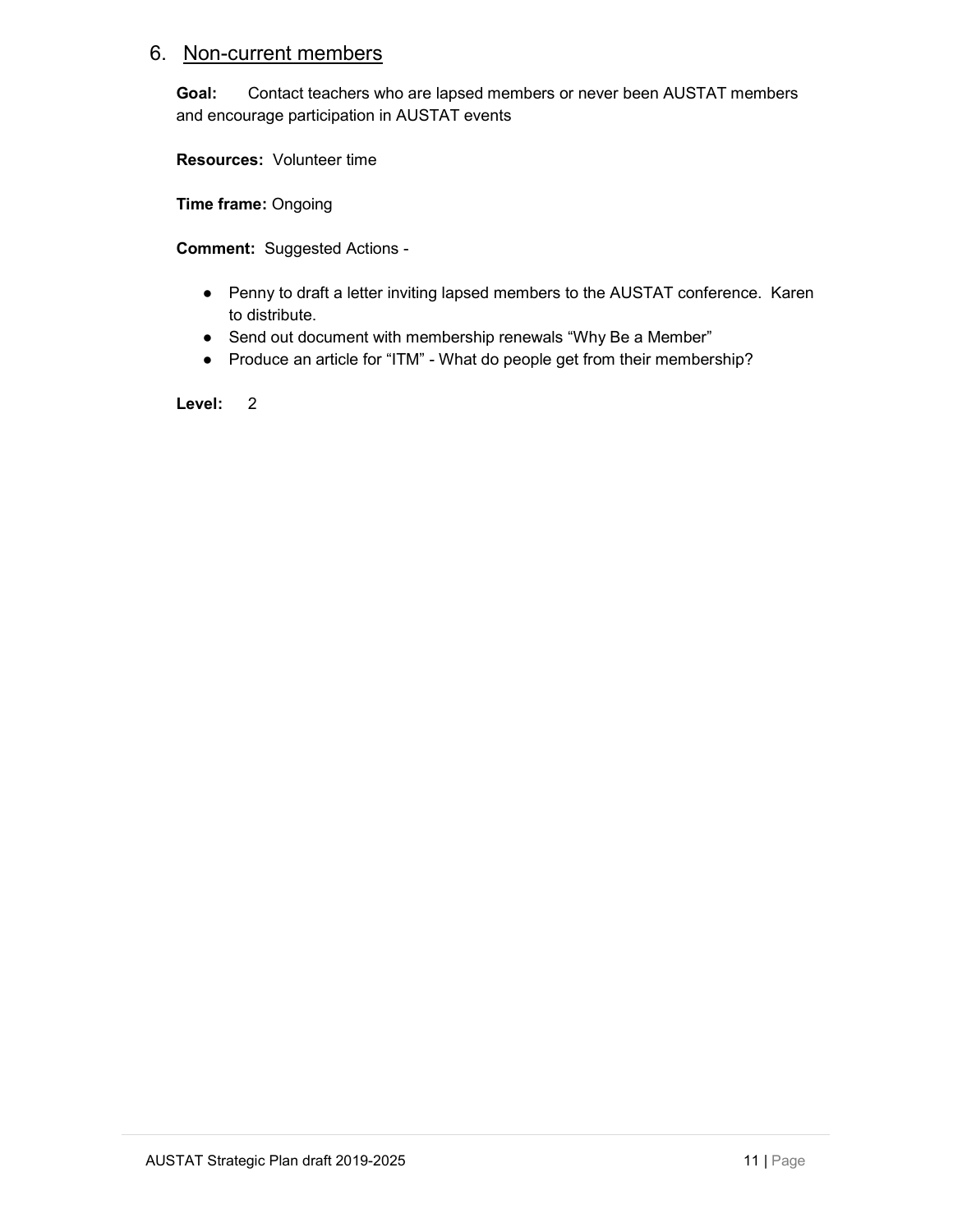## 4. Council processes (audit, budget procedures)

#### 1. Collate procedural documents

Goal: Create a clear place for members to find existing protocols.

Resources: volunteer time

**Time frame:** 10 hours, medium priority

Comment: Collate currently relevant procedural documents and integrate into the 'Council Procedures 2018' document. Establish protocol of entering all ongoing procedures into this document/folder when voted on in council meetings. Reference with other documents (eg rules). Establish protocol for referring to the existing content of this document when considering new procedures.

Level: 2

#### 2. Tag documents

Goal: Create a short list of categories for tags on files to apply to all new documents

Resources: volunteer time,

Time frame: 3 hours, high priority

Comment: This will make searching for existing resources more efficient. An example of a tag might be "strategic plan" which would be attached to all documents related to that tag. This removes the need for a catalogue or database

Level: 1

.

#### 3. Council Calendar

Goal: Create a council calendar / diary with flags dates of document reviews, council meetings, legal obligations, AGM etc.

Resources: possible subscription costs if an appropriate free online service is not found, admin time, council member time to research and set up

Time frame: Immediate Comment: This advice is also in the Audit Level: 1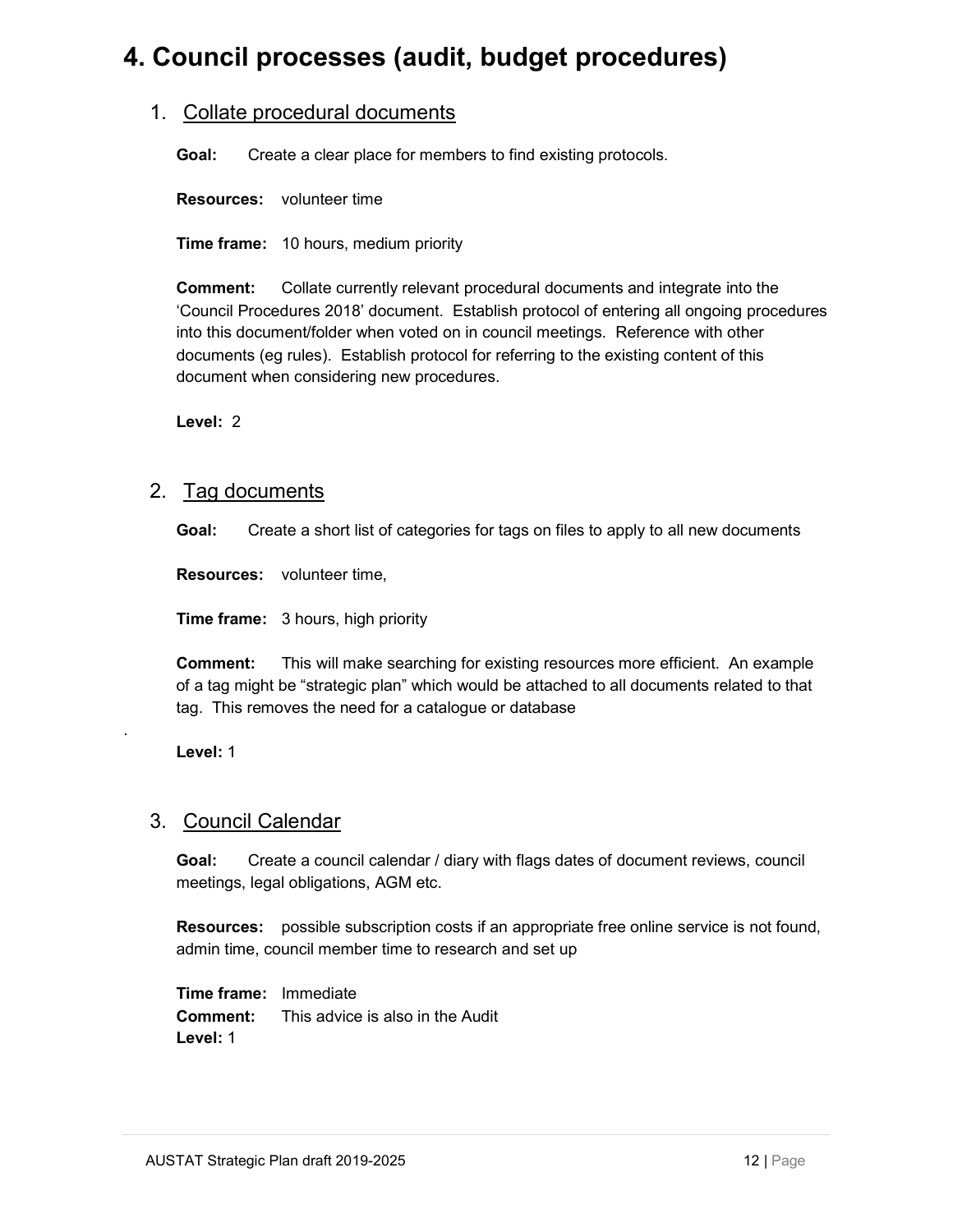#### 4. Audit

Goal: Implement actions proposed in audit. Recruit members to support admin in tasks which can be delegated.

Resources: volunteer time, admin time

**Time frame:** 3 months, medium priority

Comment: Some items are just admin and can be completed easily, others will require council vote to implement.

Level: 2

#### 5. Position descriptions

Goal: Update 'position descriptions' for various council related roles including ordinary member, treasurer and secretary, public officer, complaints committee and ATAS rep.

Resources: volunteer time, most effective if involves current office bearers

**Time frame:** 20 hours, medium priority

Comment: An important document to give prospective council members and office bearers a positive impression of council's organisation and clear outline of what to expect.

Level: 2

#### 6. Code of Professional Conduct

Goal: Establish a sub-committee to review the Code of Professional Conduct. Draft a motion to 2019 AGM to formally include the Code of Professional Conduct as a bye-law to the rules

Resources: volunteer time

**Time frame:** 20 hours, medium priority

Comment: Appendix: N Level: 2

#### 7. Annual Budget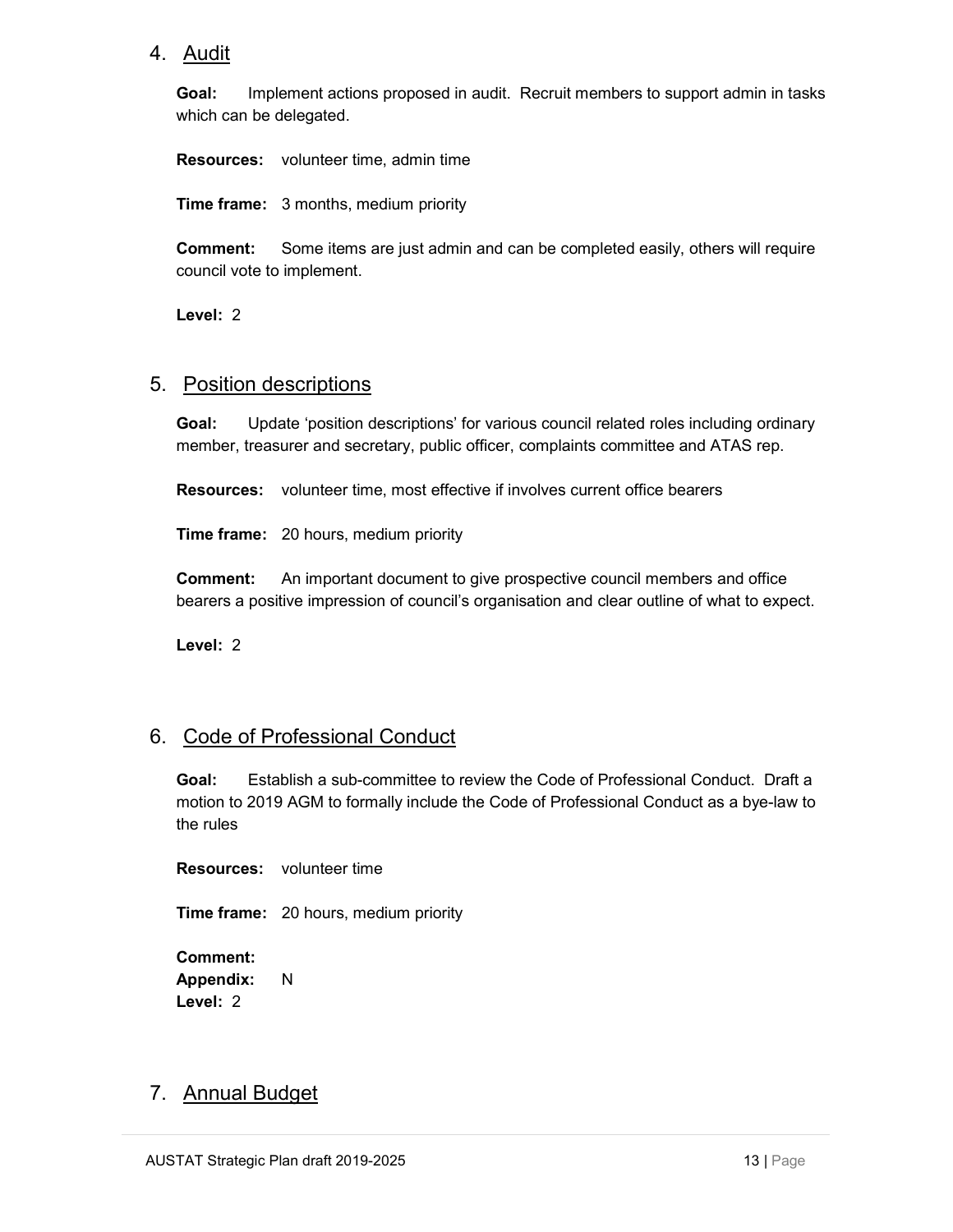Goal: To create an annual budget presented to the members at each AGM. Budget to make a forecast of expected income for 12 months and a proposal for allocation of funding based on historic spending and strategic plan projects.

Place in draft: 6.1, 6.3

Resources: Treasurer time

**Time frame:** Immediate - for strategic plan, ongoing - annually prepared before AGM

#### Comment:

- Keep \$25,000 balance, we need to know what is available for strategic plan projects to know if the plan is achievable.
- Budget according to priority
- Refuse funding outside the budget proposed at AGM
- Recurring expenses need to be accounted for.
- Other expenses need to be rationalised with cost benefit. (look at risk benefit at items such as conferences)
- Percentage of members fees goes into 'surplus' account.
- Budget meeting needed to resolve some of these issues.

Level: 1

#### 8. Funding

Goal: Investigate alternate sources of income - grants and philanthropy - possibility of getting charitable status to be able to accept donations tax free.

Place in draft: 6.2

Resources: volunteer time

**Time frame:**  $6 - 12$  months

Comment: Mark Baker to start investigating this. People can then donate to AUSTAT as a tax-deductible expense. This would include deceased estates and corporate donations/sponsorship.

Appendix: N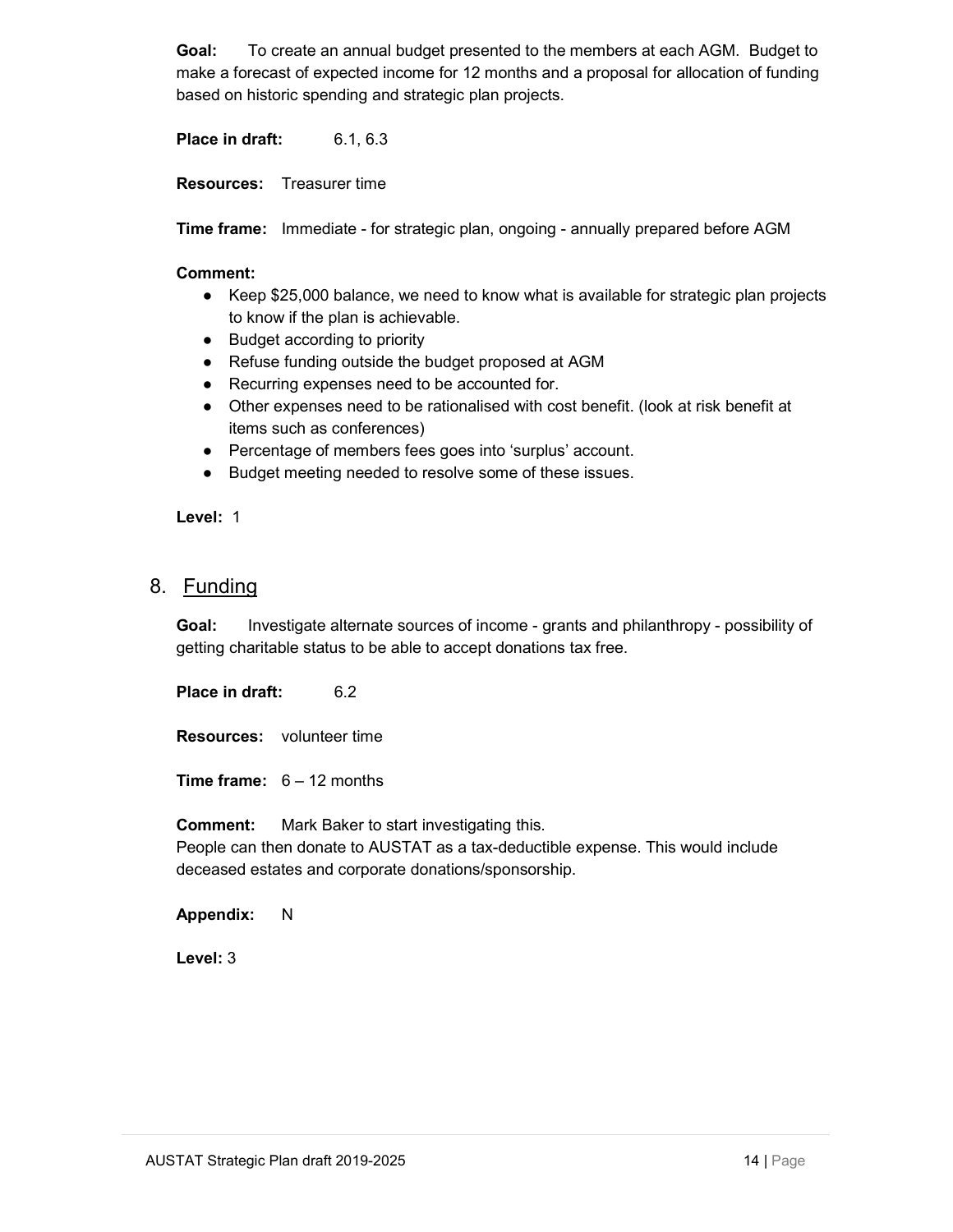### 5. Promotion and marketing

#### 1. marketing and promotion sub-committee

| Goal: | The role of this sub-committee will be to:       |
|-------|--------------------------------------------------|
|       | a. Form a marketing and promotion sub-committee. |
|       | b. Develop a marketing plan for AUSTAT           |

- c. Present ideas to council for approval
- d. Report to council on progress regarding the marketing plan
- e. Present to members, get their collaboration.

Resources: volunteer time

Time frame: 6 weeks Medium priority

#### Comment:

- CB and MS to form marketing sub-committee
- Recruit other sub-committee members from outside council

Level: 2

#### 2. Marketing Plan

Goal: Develop a marketing plan - with long term vision and annual goals.

#### Place in draft:

- Resources: volunteer time, professional consultation Michael Shellshear, Caroline Blackshaw
- Time frame: 3-4 months Medium priority

- **Comment:**<br>■ Two to three achievable goals per year
	- consider and include where appropriate suggestions from Simon Crease
	- consider other suggestions on advice from those with appropriate expertise
	- Long term goals of:
		- increasing visits to Alexander Technique teachers through building awareness and understanding of the technique in the community and amongst potential referees
		- building recognition of AUSTAT as a credible voice in the AT community and the health care sector.
		- Building AUSTAT membership
		- Identify overlapping areas in the strategic plan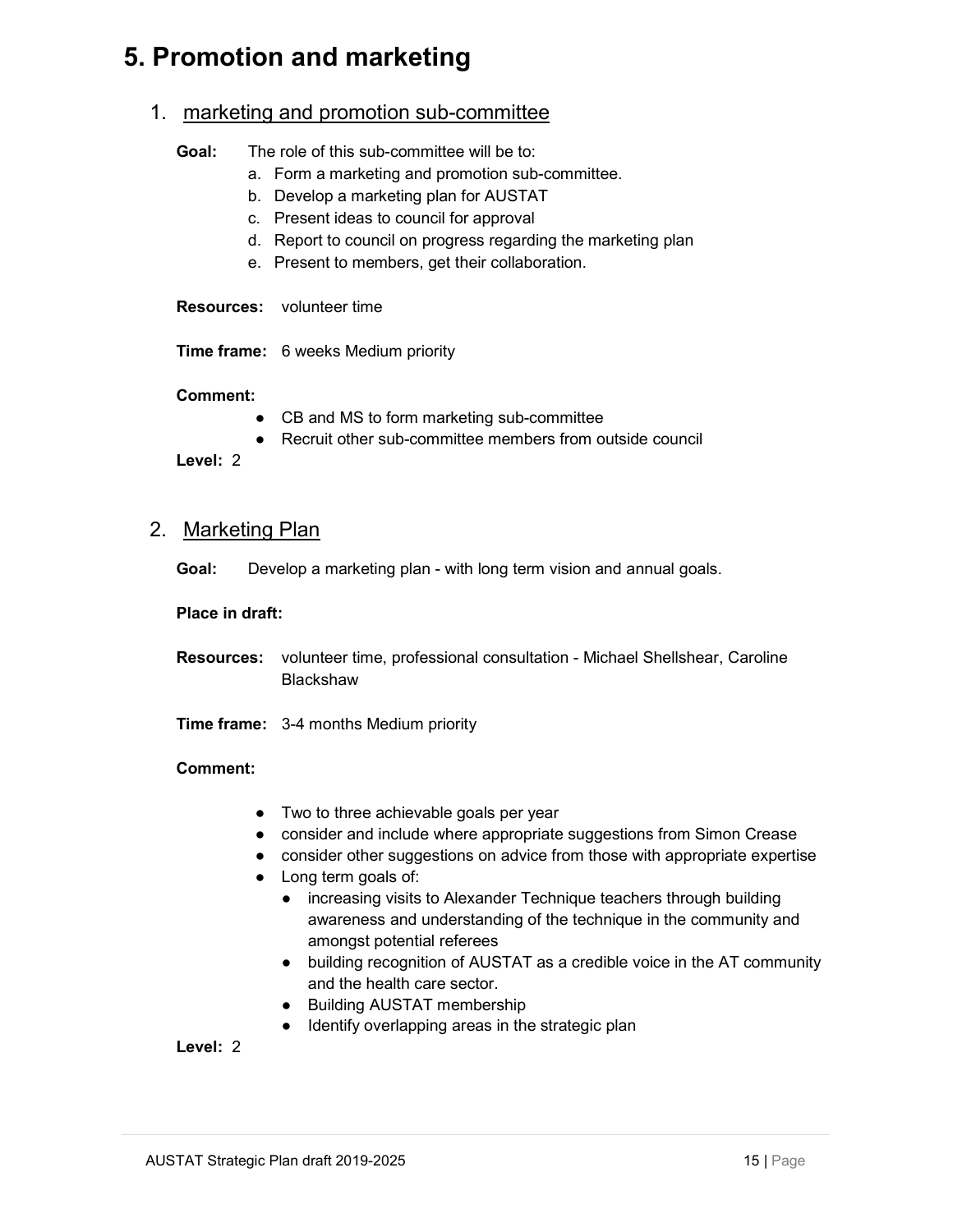#### 3. Public version of ITM

Goal: Create a version of ITM for public circulation:

- to be emailed to anyone who subscribes via AUSTAT website
- Advertise teacher's public events
- Promote AT through articles (many of which are existing on member's blogs) targeted to general public

Resources: volunteer time, ITM editor

Time frame: ongoing

Comment: Gives AUSTAT a context for capturing email addresses and communicating with current of potential students. Provides something for interested parties to forward to friends etc.

- Kieran Stubbs to be approached by KN to take on the role of editor of ITM
- Kieren/Karen to produce a public version of ITM.
- And to set up a signup button which will automatically send a requested issue.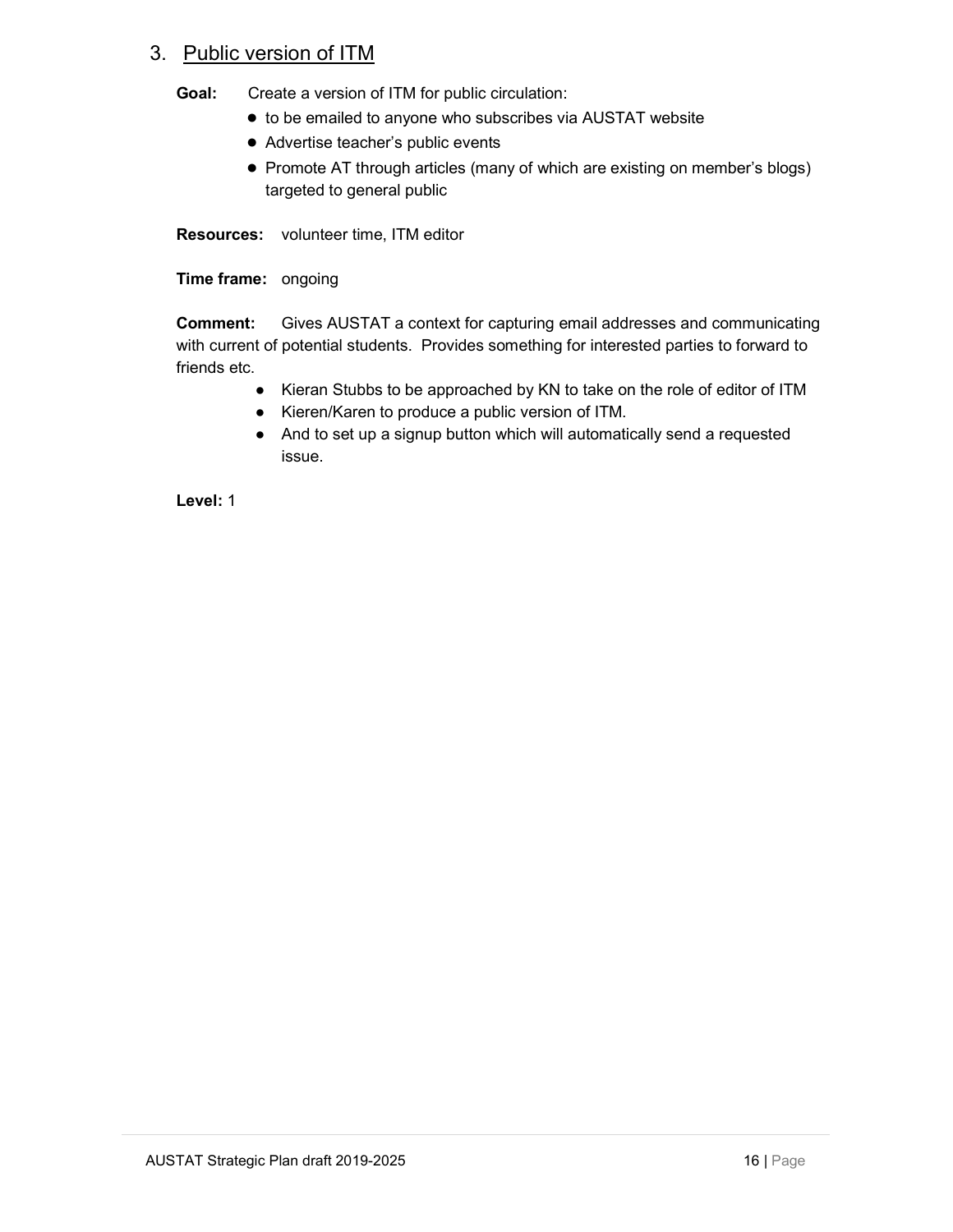## 6. AUSTAT Website

#### 1. website review team

Goal: Establish a website review team to assess the website's function as:

- a. Representing AUSTAT as the peak body for AT in Australia
- B. Connecting public to teachers
- C. Informing public about AT and research
- D. A resource for members

Resources: volunteer time: Anikó Ball, Ben O'Loghlin (Aniko will also invite Mick Gleeson), potentially SEO expert

Time frame: High priority, 3 months for initial review, then review every 3 months to refine as necessary

#### Comment:

- o JW and AB to recruit other members to join the website review team.
- $\circ$  There is a possibility of using an expert with wordsmithing and SEO experience once the team has reviewed the existing site and has a clearer plan.
- Appendix: Jeremy's recommendations on members section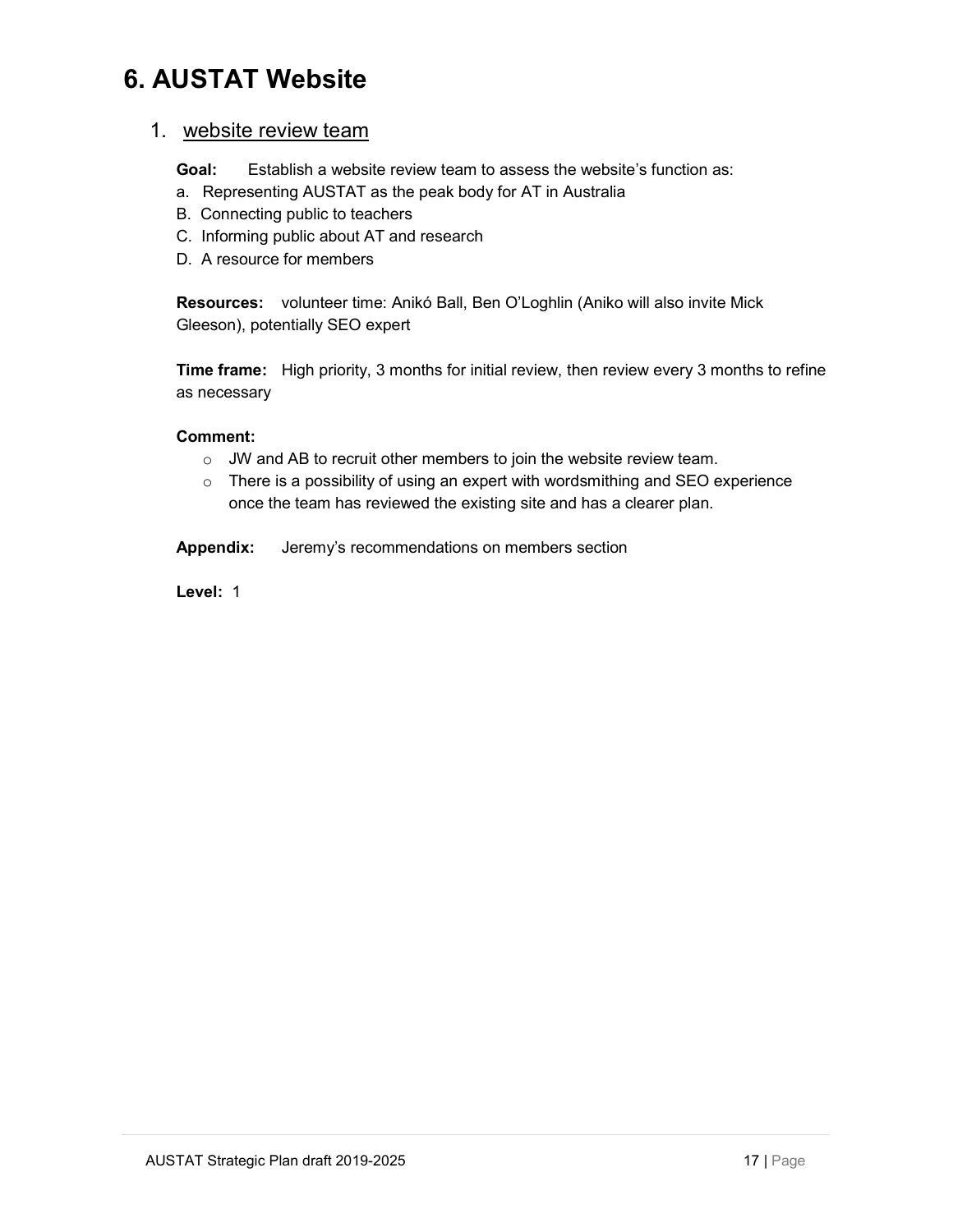## 7. Standing in society (research, qual recognition, health funds)

#### 1. Funding

Goal: Seek public/private funding to

- a. initiate or support research that is designed to investigate the efficacy of the AT
- b. Publicise research.

Resources: volunteer time, possible recruit a funding broker

Time frame: On-going

#### Comment:

- may include grants, philanthropy, bequests, crowd-funding, donations, tax-exempt (charitable organisation) status.
- RT to be asked to investigate further.

#### Level: 1

#### 2. Health fund provider status

Goal: Pursue reinstatement of Health fund provider status.

- a. Prepare submission to review panel,
- b. solicit relevant politicians,
- c. submit letters to the editor to counter negative publicity of removal from the list
- Resources: volunteer time [Anikó + ]
- Time frame: immediate
- Comment: Process has begun.